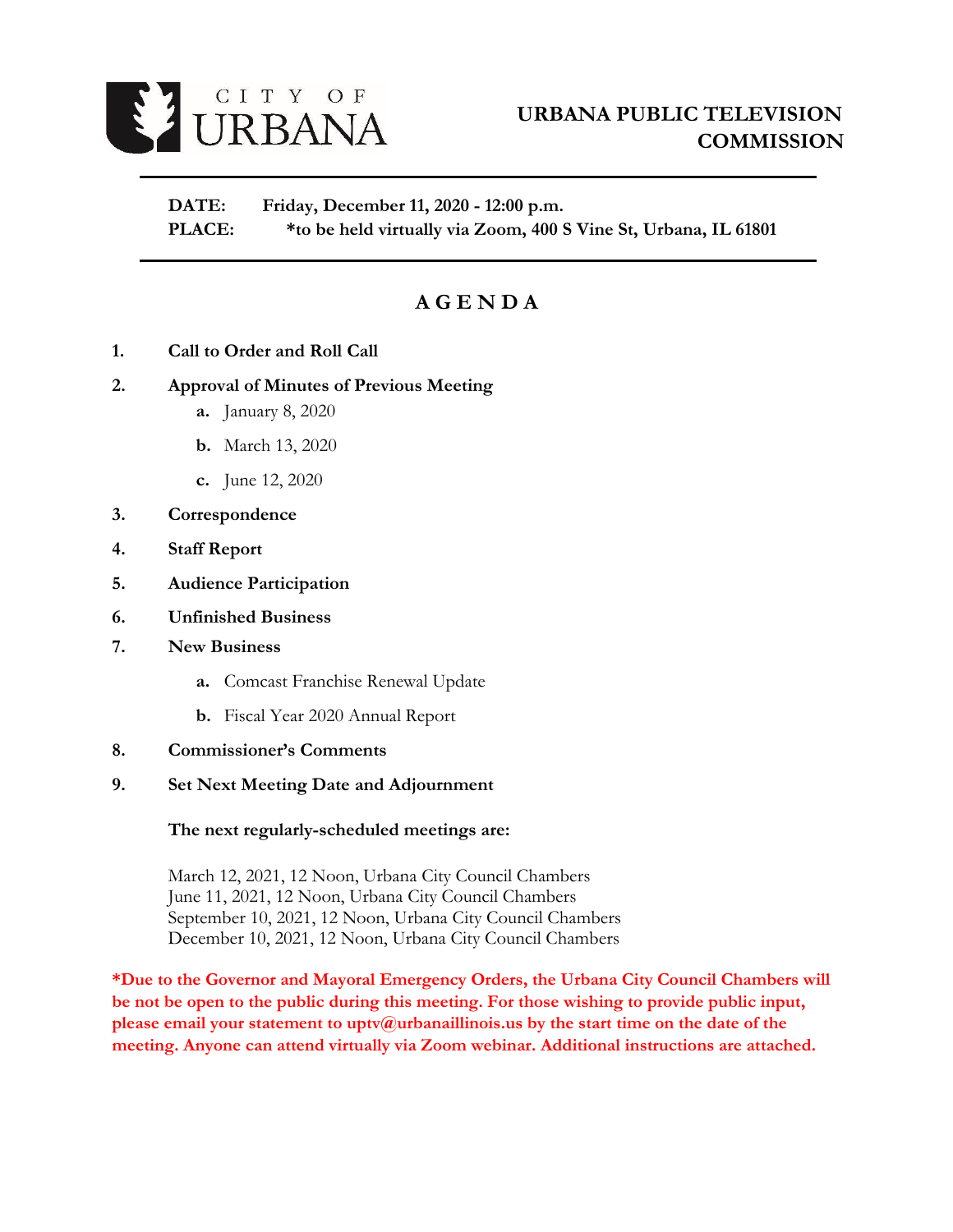You are invited to a Zoom webinar. When: Dec 11, 2020 12:00 PM Central Time (US and Canada) Topic: UPTV Commission

Please click the link below to join the webinar: <https://us02web.zoom.us/j/84351955494> Or iPhone one-tap : US: +13126266799,,84351955494# or +13017158592,,84351955494# Or Telephone: Dial(for higher quality, dial a number based on your current location): US: +1 312 626 6799 or +1 301 715 8592 or +1 929 205 6099 or +1 253 215 8782 or +1 346 248 7799 or +1 669 900 6833 Webinar ID: 843 5195 5494 International numbers available:<https://us02web.zoom.us/u/kcEhdnpV4r>

# **PUBLIC INPUT GUIDELINES**

The City of Urbana welcomes Public Input during open meetings of the City Council, the City Council's Committee of the Whole, City Boards and Commissions and other City-sponsored meetings. Our goal is to foster respect for the meeting process, and respect for all people participating as members of the public body, city staff, and general public. The City is required to conduct all business during public meetings. The presiding officer is responsible for conducting those meetings in an orderly and efficient manner.

# **Public Input will be taken in the following ways:**

# **Zoom Webinar Participant**

Click on the link listed in the agenda to join the Webinar. You must provide your name and email address in order to join the Webinar. If you wish to speak during Public Input, "raise your hand" and wait to be called on by the meeting host. You must state your first and last name for the meeting record. Participants will be muted except when they are called on to speak; video will remain off for all members of the public when speaking.

#### **Telephone Participant**

Call the phone number listed on the Agenda. Enter the Webinar ID followed by the # key. All callers are muted by default. If you wish to speak, "raise your hand" by pressing \*9 once. When you are called on by the host or presiding officer you will be un-muted. You must state your first name and last name for the meeting record.

# **Email Input**

Public comments must be received prior to the closing of the meeting record (at the time of adjournment unless otherwise noted) at the following: citycouncil@urbanaillinois.us. The subject line of the email must include the words "PUBLIC INPUT" and the meeting date. Your email will be sent to all City Council members, the Mayor, City Administrator, and City Clerk. Emailed public comments labeled as such will be incorporated into the public meeting record, with personal identifying information redacted. Copies of emails will be posted after the meeting minutes have been approved.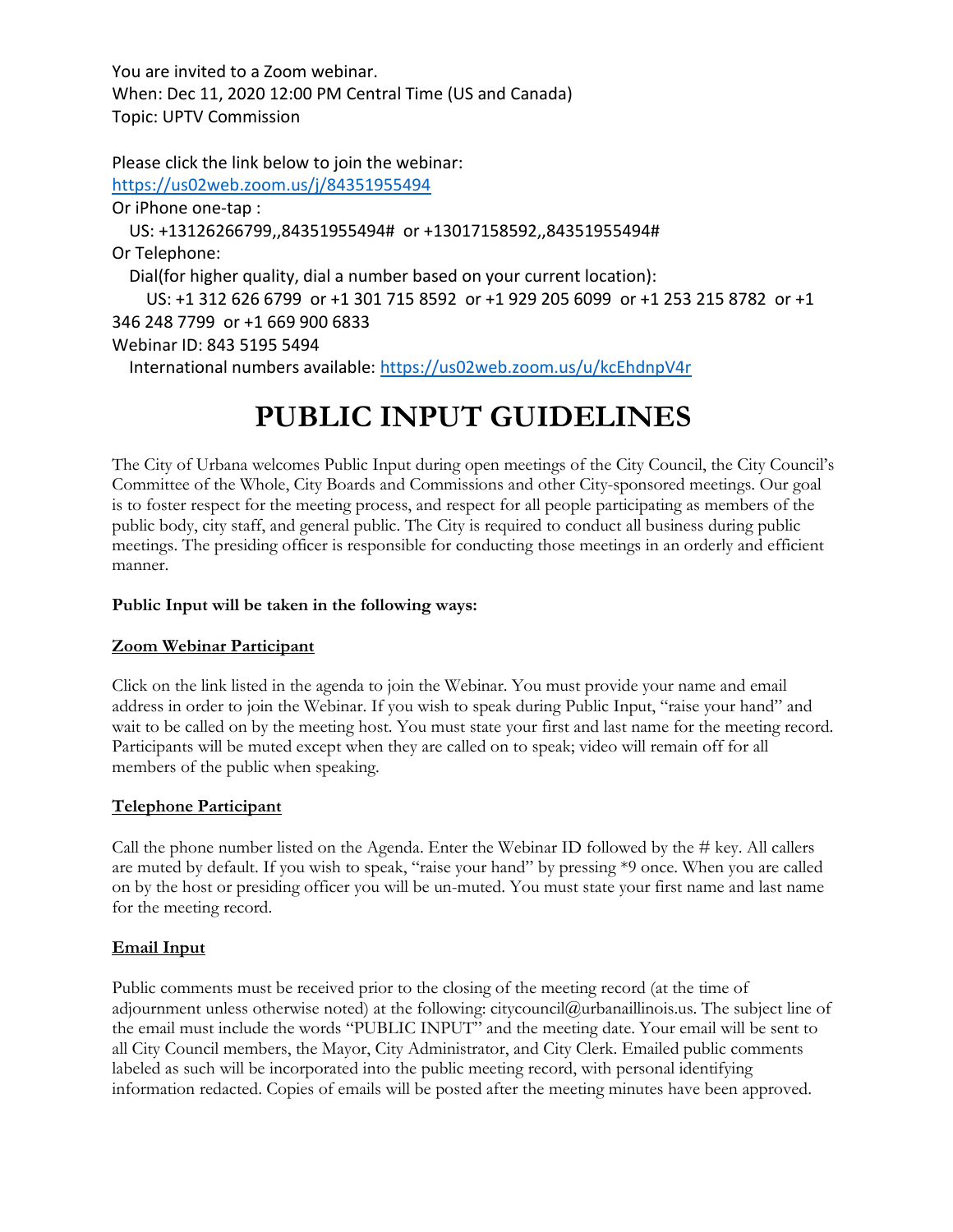# **Written Input**

Any member of the public may submit their comments addressed to the members of the public body in writing. If a person wishes their written comments to be included in the record of Public Input for the meeting, the writing should so state. Written comments must be received prior to the closing of the meeting record (at the time of adjournment unless otherwise noted).

# **Verbal Input**

Protocol for Public Input is one of respect for the process, and respect for others. Ridicule, obscene or profane language, lack of respect for others, and personal attacks are not acceptable behavior. Public Input shall not be used to air personal grievances. Speakers should address all comments to the public body as a whole and not to individual members or City staff.

Public comment shall be limited to no more than four (4) minutes per person. The Public Input portion of the meeting shall total no more than one (1) hour, unless otherwise shortened or extended by majority vote of the public body members present. The presiding officer or the city clerk or their designee, shall monitor each speaker's use of time and shall notify the speaker when the allotted time has expired. All public comments should be addressed to the public body as a whole. A person may participate and provide Public Input once during a meeting and may not cede time to another person, or split their time if Public Input is held at two (2) or more different times during a meeting. The presiding officer may give priority to those persons who indicate they wish to speak on an agenda item upon which a vote will be taken.

The presiding officer or public body members shall not enter into a dialogue with citizens. Questions from the public body members shall be for clarification purposes only. Public Input shall not be used as a time for problem solving or reacting to comments made but, rather, for hearing citizens for informational purposes only.

#### **Accommodation**

If an accommodation is needed to participate in a City meeting, please contact the City Clerk's Office at least 48 hours in advance so that special arrangements can be made using one of the following methods:

- Phone: 217.384.2366
- Email: CityClerk@urbanaillinois.us

\*In order to maintain reasonable decorum at a meeting, the presiding officer or any member of the public body may call a speaker "out of order". The presiding officer of the meeting shall have the authority to provide a verbal warning to a speaker who uses abusive, harassing, threatening, or defamatory language, or who engages in disorderly conduct that disrupts, disturbs, or otherwise impedes the orderly conduct of a meeting. If the speaker refuses to cease such remarks or conduct after being warned by the presiding officer, the presiding officer shall have the authority to mute the speaker's microphone and/or video presence at the meeting. The presiding officer will inform the speaker that they may send the remainder of their remarks via email to the public body for inclusion in the meeting record.

# **\*Definitions of Types of Language and Conduct That May Warrant Verbal Warning:**

**"Abusive"** means harsh, violent, profane, or derogatory language which would demean the dignity of an individual or which is intended to humiliate, mock, insult or belittle an individual. https://www.lawinsider.com/dictionary/abusive-language